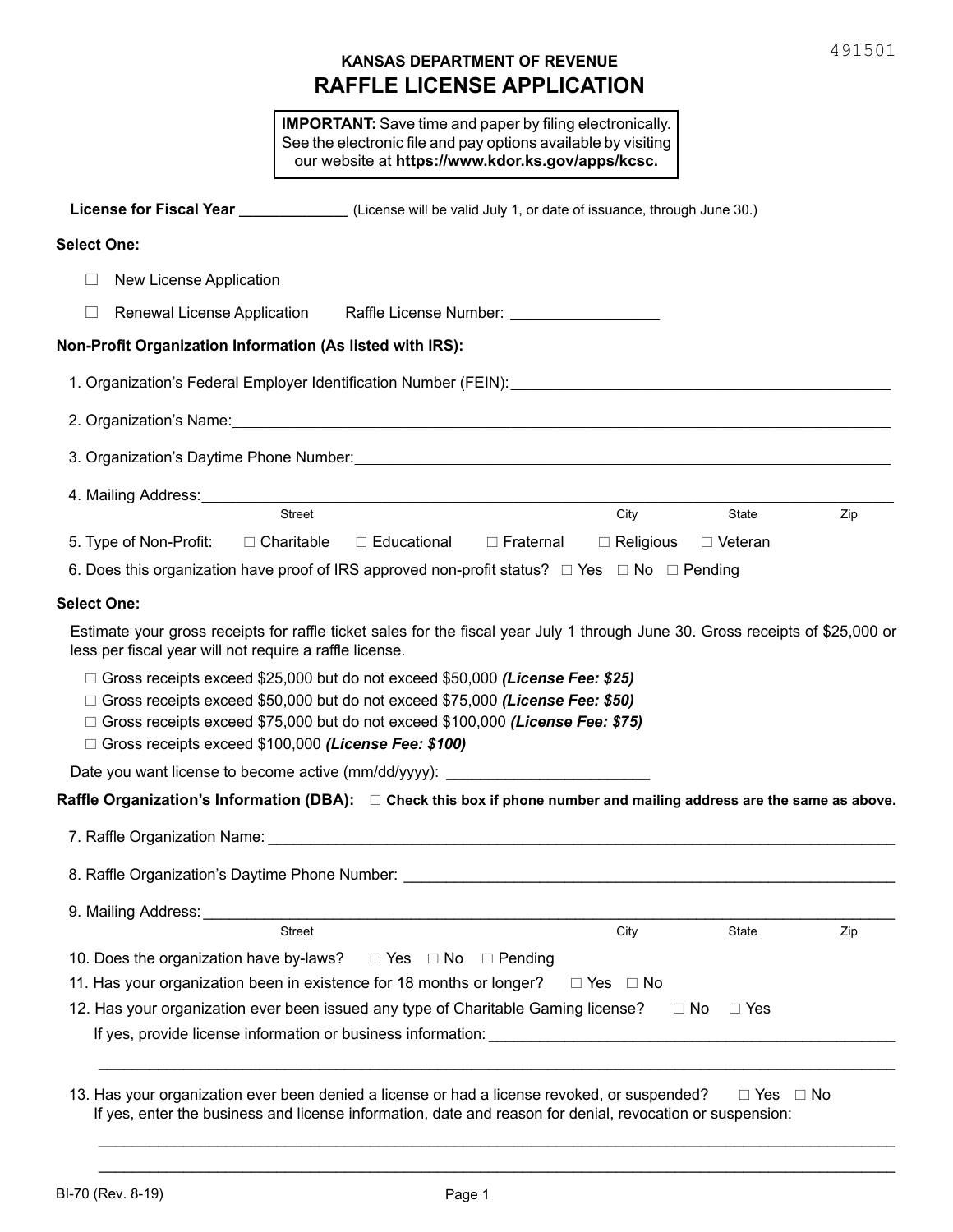## **Presiding Officer Information:**

| Name:                                                                                                                                                                                                                                                                                                                                                                                                                                                                                                                                                     |                                                                                         |                                      |                                                                                                                                        |      |  |
|-----------------------------------------------------------------------------------------------------------------------------------------------------------------------------------------------------------------------------------------------------------------------------------------------------------------------------------------------------------------------------------------------------------------------------------------------------------------------------------------------------------------------------------------------------------|-----------------------------------------------------------------------------------------|--------------------------------------|----------------------------------------------------------------------------------------------------------------------------------------|------|--|
|                                                                                                                                                                                                                                                                                                                                                                                                                                                                                                                                                           |                                                                                         |                                      | Daytime Phone: ______________________________Social Security Number: ________________________Date of Birth: __________________________ |      |  |
|                                                                                                                                                                                                                                                                                                                                                                                                                                                                                                                                                           |                                                                                         |                                      |                                                                                                                                        |      |  |
|                                                                                                                                                                                                                                                                                                                                                                                                                                                                                                                                                           |                                                                                         |                                      |                                                                                                                                        |      |  |
| Has this person been convicted of or pleaded guilty to or pleaded no contest to a violation of gambling laws of the U.S. or have forfeited bond to appear<br>in court to answer charges for any such violation, or have been convicted or pleaded guilty or pleaded no contest to the violation of any law of this or<br>any other state which is classified as a felony under the laws of such state? $\square$ No $\square$ Yes<br>If yes, provide the name of each person and the particulars on a separate page and enclose it with this application. |                                                                                         | City                                 | <b>State State</b>                                                                                                                     | Zip  |  |
| <b>Secretary Information:</b>                                                                                                                                                                                                                                                                                                                                                                                                                                                                                                                             |                                                                                         |                                      |                                                                                                                                        |      |  |
|                                                                                                                                                                                                                                                                                                                                                                                                                                                                                                                                                           |                                                                                         |                                      |                                                                                                                                        |      |  |
|                                                                                                                                                                                                                                                                                                                                                                                                                                                                                                                                                           |                                                                                         |                                      |                                                                                                                                        |      |  |
|                                                                                                                                                                                                                                                                                                                                                                                                                                                                                                                                                           |                                                                                         |                                      |                                                                                                                                        |      |  |
| Mailing Address: ______________                                                                                                                                                                                                                                                                                                                                                                                                                                                                                                                           | Street City State                                                                       |                                      |                                                                                                                                        |      |  |
| Has this person been convicted of or pleaded guilty to or pleaded no contest to a violation of gambling laws of the U.S. or have forfeited bond to appear<br>in court to answer charges for any such violation, or have been convicted or pleaded guilty or pleaded no contest to the violation of any law of this or<br>any other state which is classified as a felony under the laws of such state? $\square$ No $\square$ Yes<br>If yes, provide the name of each person and the particulars on a separate page and enclose it with this application. |                                                                                         |                                      |                                                                                                                                        | Zip  |  |
| <b>Raffle Coordinator Information:</b>                                                                                                                                                                                                                                                                                                                                                                                                                                                                                                                    |                                                                                         |                                      |                                                                                                                                        |      |  |
|                                                                                                                                                                                                                                                                                                                                                                                                                                                                                                                                                           |                                                                                         |                                      |                                                                                                                                        |      |  |
|                                                                                                                                                                                                                                                                                                                                                                                                                                                                                                                                                           |                                                                                         |                                      |                                                                                                                                        |      |  |
|                                                                                                                                                                                                                                                                                                                                                                                                                                                                                                                                                           |                                                                                         |                                      |                                                                                                                                        |      |  |
| Mailing Address: _____________                                                                                                                                                                                                                                                                                                                                                                                                                                                                                                                            |                                                                                         |                                      |                                                                                                                                        |      |  |
| any other state which is classified as a felony under the laws of such state? $\square$ No $\square$ Yes<br>If yes, provide the name of each person and the particulars on a separate page and enclose it with this application.<br><b>Contact Person Information:</b>                                                                                                                                                                                                                                                                                    |                                                                                         |                                      |                                                                                                                                        |      |  |
|                                                                                                                                                                                                                                                                                                                                                                                                                                                                                                                                                           |                                                                                         |                                      |                                                                                                                                        |      |  |
|                                                                                                                                                                                                                                                                                                                                                                                                                                                                                                                                                           |                                                                                         |                                      |                                                                                                                                        |      |  |
| <b>Raffle Drawings:</b>                                                                                                                                                                                                                                                                                                                                                                                                                                                                                                                                   |                                                                                         |                                      |                                                                                                                                        |      |  |
| A) First Date of Ticket Sales (mm/dd/yyyy):                                                                                                                                                                                                                                                                                                                                                                                                                                                                                                               |                                                                                         | Date of Raffle Drawing (mm/dd/yyyy): |                                                                                                                                        |      |  |
| Location Address:                                                                                                                                                                                                                                                                                                                                                                                                                                                                                                                                         |                                                                                         |                                      |                                                                                                                                        |      |  |
|                                                                                                                                                                                                                                                                                                                                                                                                                                                                                                                                                           | Street                                                                                  | City                                 | State                                                                                                                                  | Zip  |  |
| B) First Date of Ticket Sales (mm/dd/yyyy): ___________________________Date of Raffle Drawing (mm/dd/yyyy): _______________                                                                                                                                                                                                                                                                                                                                                                                                                               |                                                                                         |                                      |                                                                                                                                        |      |  |
| Location Address:<br><u>Location</u> Address:                                                                                                                                                                                                                                                                                                                                                                                                                                                                                                             |                                                                                         |                                      |                                                                                                                                        |      |  |
|                                                                                                                                                                                                                                                                                                                                                                                                                                                                                                                                                           | Street                                                                                  | City                                 | State                                                                                                                                  | Zip  |  |
| C) First Date of Ticket Sales (mm/dd/yyyy): ____________________________Date of Raffle Drawing (mm/dd/yyyy): _______________                                                                                                                                                                                                                                                                                                                                                                                                                              |                                                                                         |                                      |                                                                                                                                        |      |  |
| Location Address:                                                                                                                                                                                                                                                                                                                                                                                                                                                                                                                                         | <u> 1980 - Jan Barbara, martin da kasar Amerikaan kasar Indonesia.</u><br><b>Street</b> |                                      |                                                                                                                                        |      |  |
| Under penalties of perjury, I declare that I have examined this application and to the best of my knowledge and belief it is correct and complete.<br>I will comply with all of the provisions of the Kansas Charitable Gaming Act and the regulations adopted under such act.                                                                                                                                                                                                                                                                            |                                                                                         | City                                 | State                                                                                                                                  | Zip  |  |
| <b>Presiding Officer Signature</b>                                                                                                                                                                                                                                                                                                                                                                                                                                                                                                                        |                                                                                         | Secretary Signature                  |                                                                                                                                        |      |  |
| <b>Printed Name</b>                                                                                                                                                                                                                                                                                                                                                                                                                                                                                                                                       | Date                                                                                    | <b>Printed Name</b>                  |                                                                                                                                        | Date |  |